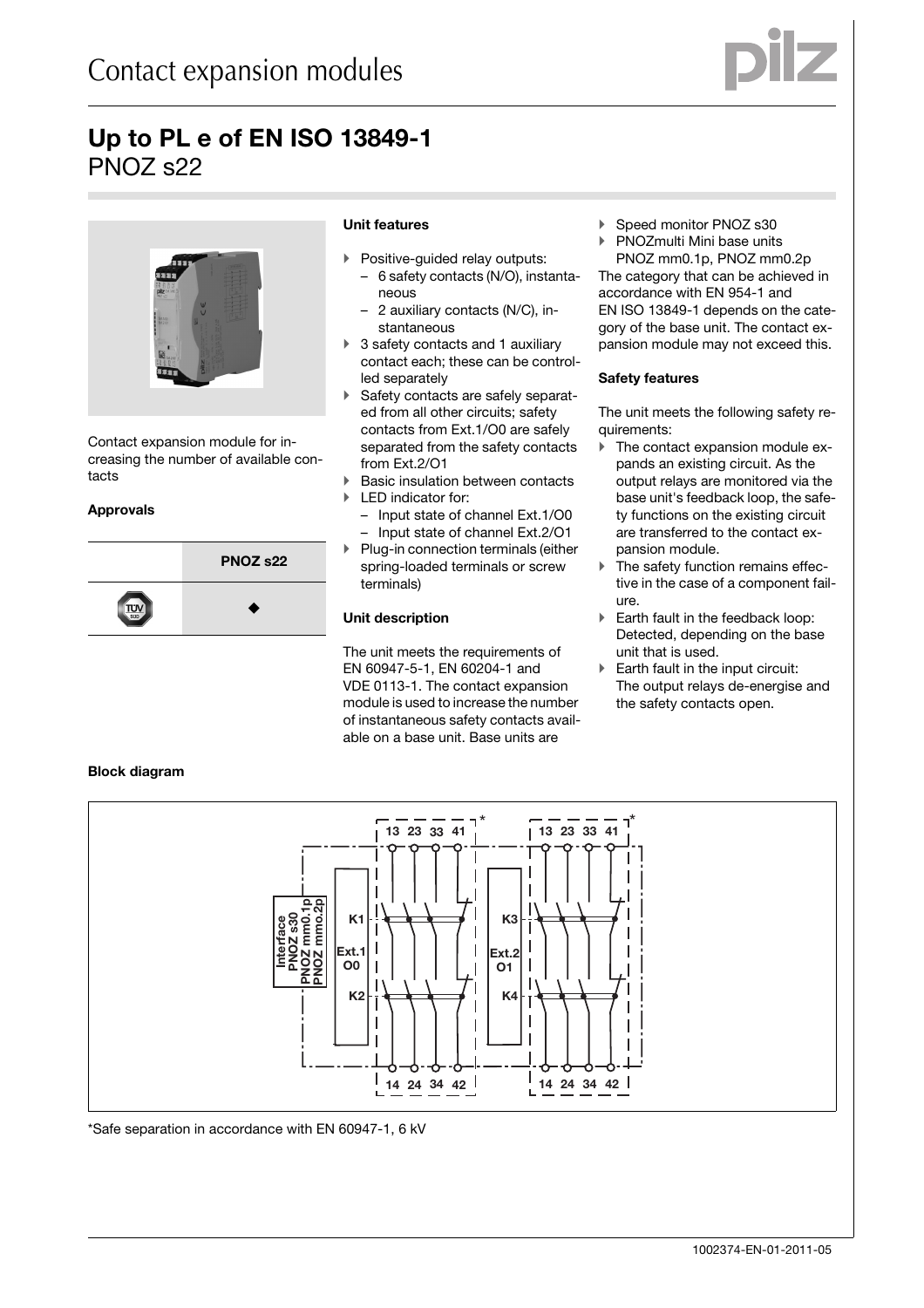

### **Function description**

- Dual-channel operation and supply voltage via PNOZsigma connector

### **Wiring**

#### Please note:

- **Information given in the "Technical** details" must be followed.
- If The wiring guidelines in the base units' operating instructions must be taken into account.

# **Preparing for operation**

#### $\blacktriangleright$  Outputs 13 -14, 23 -24, 33 - 34 are safety contacts; outputs 41 - 42 are auxiliary contacts (e.g. for display).

- **To prevent contact welding, a fuse** should be connected before the output contacts (see technical details).
- ▶ 3 safety contacts and 1 auxiliary contact each; these can be controlled separately
- **Use copper wire that can withstand** 60/75 °C.
- Sufficient fuse protection must be provided on all output contacts with capacitive and inductive loads.

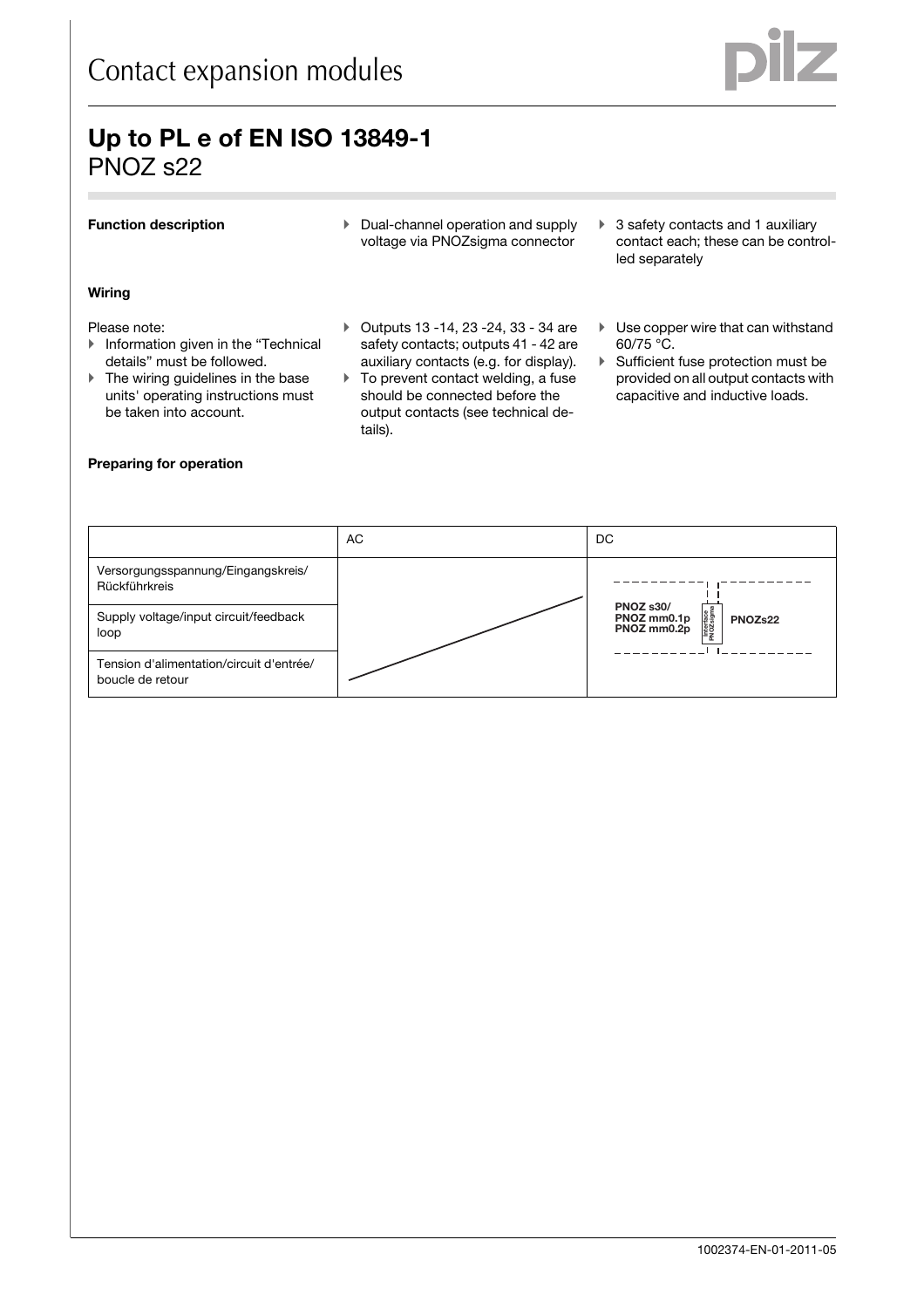

# **Terminal configuration**



### **Installation**

#### Connecting the contact expansion **block to the PNOZ s30 or base unit PNOZmm0.1p/PNOZ mm0.2p**

**Connect the contact expansion** block using the connector supplied.

### **Control cabinet installation**

- **The safety relay should be installed** in a control cabinet with a protection type of at least IP54.
- **I** Use the notch on the rear of the unit to attach it to a DIN rail.
- **Ensure the unit is mounted securely** on a vertical DIN rail (35 mm) by using a fixing element (e.g. retaining bracket or an end angle).

Push the unit upwards or downwards before lifting it from the DIN rail.

#### **Dimensions**

\*with spring-loaded terminals

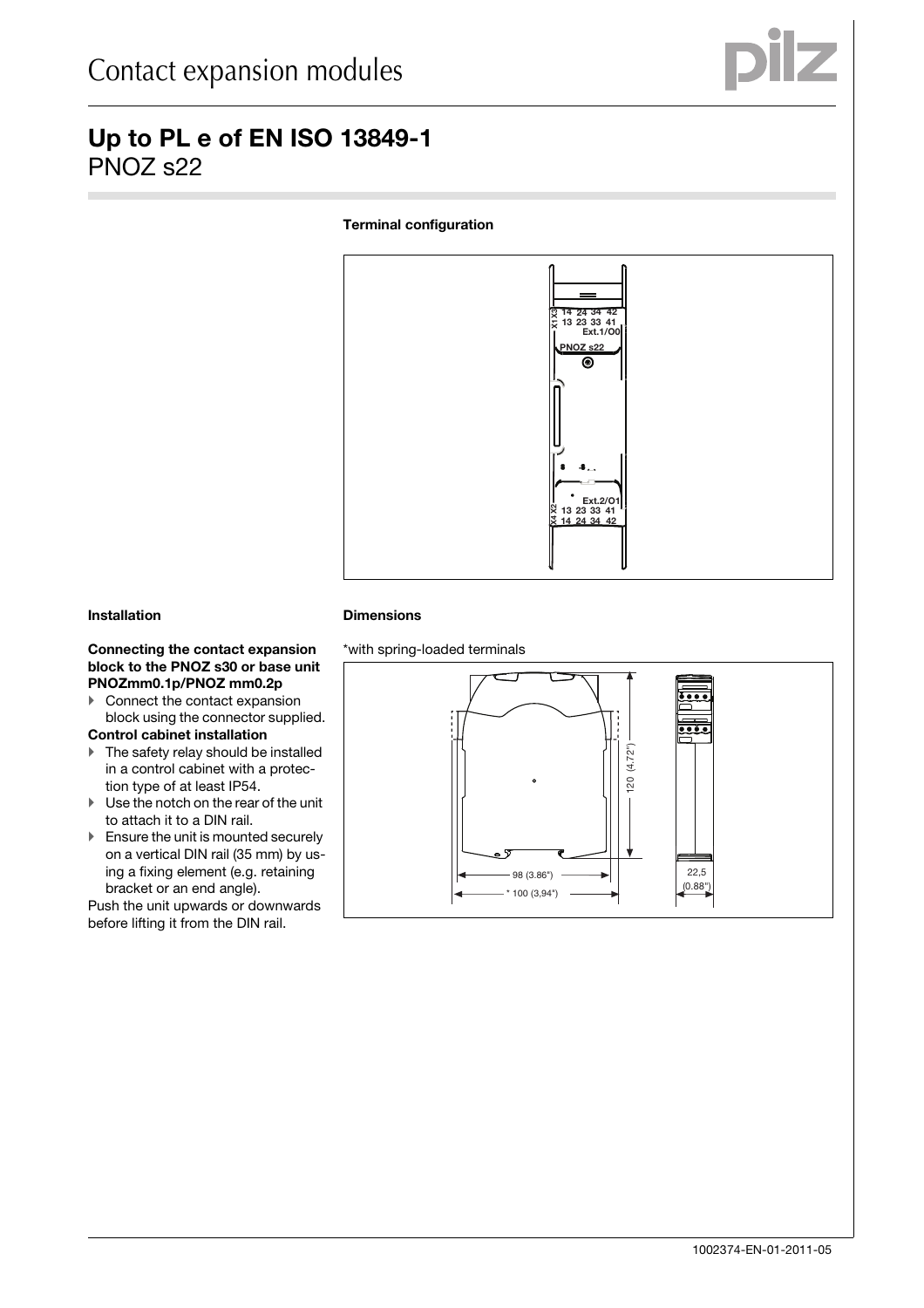# **NOTICE**

This data sheet is only intended for use during configuration. For installation and operation, please refer to the operating instructions supplied with the unit.

# **Service life graph**

The service life graphs indicate the number of cycles from which failures due to wear must be expected. The

wear is mainly caused by the electrical load; the mechanical load is negligible.



# Example

- ▶ Inductive load: 0,2 A
- -Utilisation category: AC15
- Contact service life: 1,000,000 cycles

Provided the application requires fewer than 1,000,000 cycles, the PFH value (see technical details) can be used in the calculation.

To increase the service life, sufficient spark suppression must be provided on all output contacts. With capacitive loads, any power surges that occur must be noted. With contactors, use freewheel diodes for spark suppression.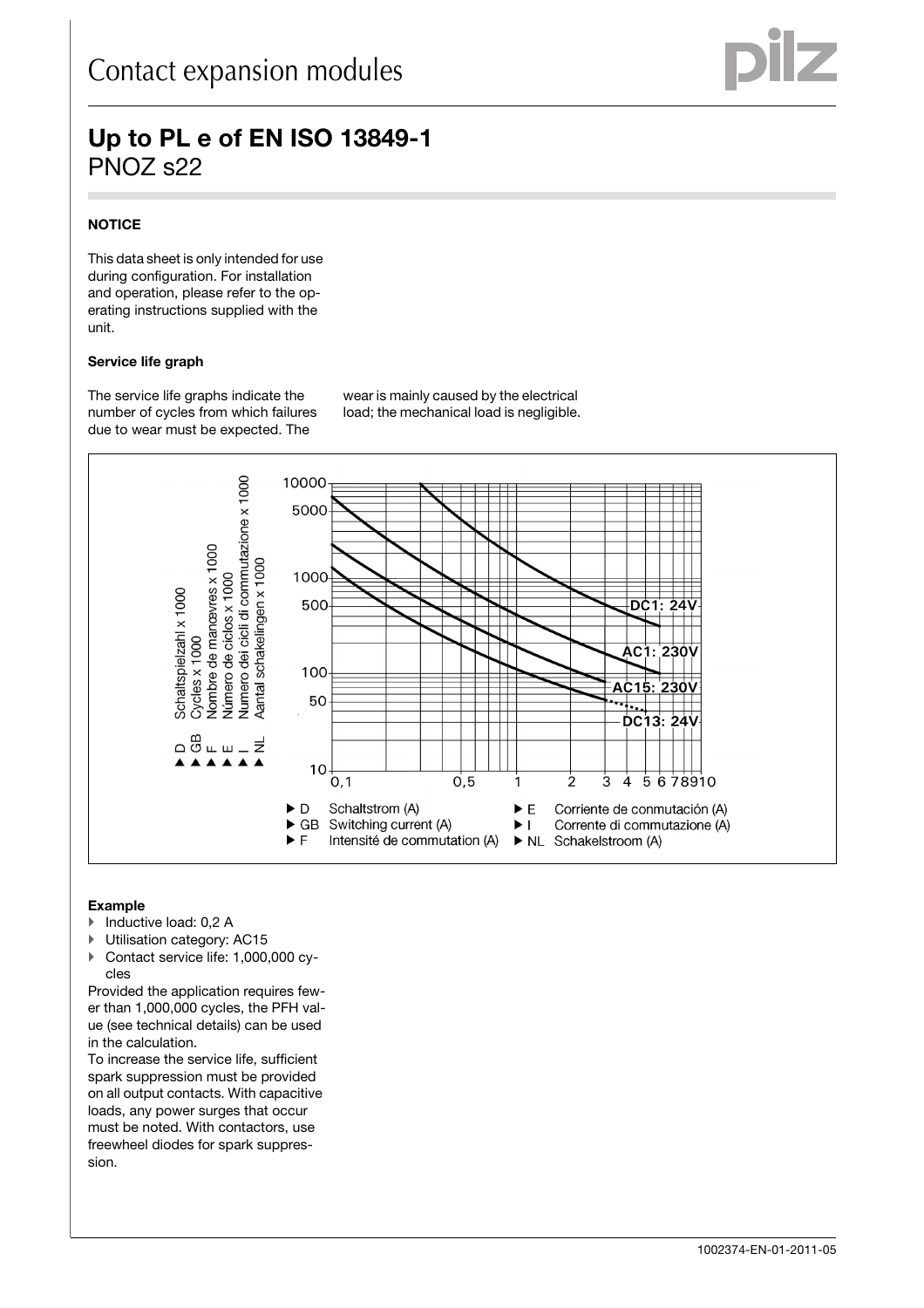

| <b>Technical details</b>                                                |                                                              |
|-------------------------------------------------------------------------|--------------------------------------------------------------|
| <b>Electrical data</b>                                                  |                                                              |
| Supply voltage                                                          |                                                              |
| Supply voltage $U_B$ DC                                                 | 24 V                                                         |
| Voltage tolerance                                                       | $-15 \% / +20 \%$                                            |
| Power consumption at $U_B$ DC                                           | 1.5W                                                         |
| Number of output contacts                                               |                                                              |
| Safety contacts (S) instantaneous:                                      | 6                                                            |
| Auxiliary contacts (N/C):                                               | 2                                                            |
| Utilisation category in accordance with EN 60947-4-1                    |                                                              |
| Safety contacts: AC1 at 240 V                                           | $I_{min}$ : 0.01 A, $I_{max}$ : 6.0 A<br>$P_{max}$ : 1500 VA |
| Safety contacts: DC1 at 24 V                                            | $I_{min}$ : 0.01 A, $I_{max}$ : 6.0 A<br>$P_{max}$ : 150 W   |
| Auxiliary contacts: AC1 at 240 V                                        | $I_{min}$ : 0.01 A, $I_{max}$ : 6.0 A<br>$P_{max}$ : 1500 VA |
| Auxiliary contacts: DC1 at 24 V                                         | $I_{min}$ : 0.01 A, $I_{max}$ : 6.0 A<br>$P_{max}$ : 150 W   |
| Utilisation category in accordance with EN 60947-5-1                    |                                                              |
| Safety contacts: AC15 at 230 V                                          | $I_{\text{max}}$ : 3.0 A                                     |
| Safety contacts: DC13 at 24 V (6 cycles/min)                            | $I_{max}$ : 4.0 A                                            |
| Auxiliary contacts: AC15 at 230 V                                       | $I_{max}$ : 4.0 A                                            |
| Auxiliary contacts: DC13 at 24 V (6 cycles/min)                         | $I_{max}$ : 4.0 A                                            |
| Contact material                                                        | AgCuNi + 0.2 µm Au                                           |
| External contact fuse protection ( $I_K = 1$ kA) to <b>EN 60947-5-1</b> |                                                              |
| Blow-out fuse, quick                                                    |                                                              |
| Safety contacts:                                                        | 6 A                                                          |
| Auxiliary contacts:                                                     | 6 A                                                          |
| Blow-out fuse, slow                                                     |                                                              |
| Safety contacts:                                                        | 4 A                                                          |
| Auxiliary contacts:                                                     | 4 A                                                          |
| Circuit breaker 24 VAC/DC, characteristic B/C                           |                                                              |
| Safety contacts:                                                        | 4 A                                                          |
| Auxiliary contacts:                                                     | 4 A                                                          |
| Safety-related characteristic data                                      |                                                              |
| PL in accordance with EN ISO 13849-1: 2006                              | <b>PL e (Cat. 4)</b>                                         |
| Category in accordance with EN 954-1                                    | Cat. 4                                                       |
| SIL CL in accordance with <b>EN IEC 62061</b>                           | SIL CL <sub>3</sub>                                          |
| PFH in accordance with <b>EN IEC 62061</b>                              | 2.50E-09                                                     |
| SIL in accordance with <b>IEC 61511</b>                                 | SIL 3                                                        |
| PFD in accordance with IEC 61511                                        | 2.13E-05                                                     |
| T <sub>M</sub> [year] in accordance with <b>EN ISO 13849-1: 2006</b>    | 20                                                           |
| <b>Times</b>                                                            |                                                              |
| Switch-on delay                                                         |                                                              |
| with automatic reset typ.                                               | 11 $ms$                                                      |
| with automatic reset max.                                               | 20 ms                                                        |
| Delay-on de-energisation                                                |                                                              |
| with E-STOP typ.                                                        | 12 <sub>ms</sub>                                             |
| with E-STOP max.                                                        | 20 ms                                                        |
| <b>Environmental data</b>                                               |                                                              |
| <b>EMC</b>                                                              | EN 60947-5-1, EN 61000-6-2, EN 61000-6-4                     |
| Vibration to EN 60068-2-6                                               |                                                              |
| Frequency                                                               | 10 - 55 Hz                                                   |
| Amplitude                                                               | 0.35 mm                                                      |
| Climatic suitability                                                    | EN 60068-2-78                                                |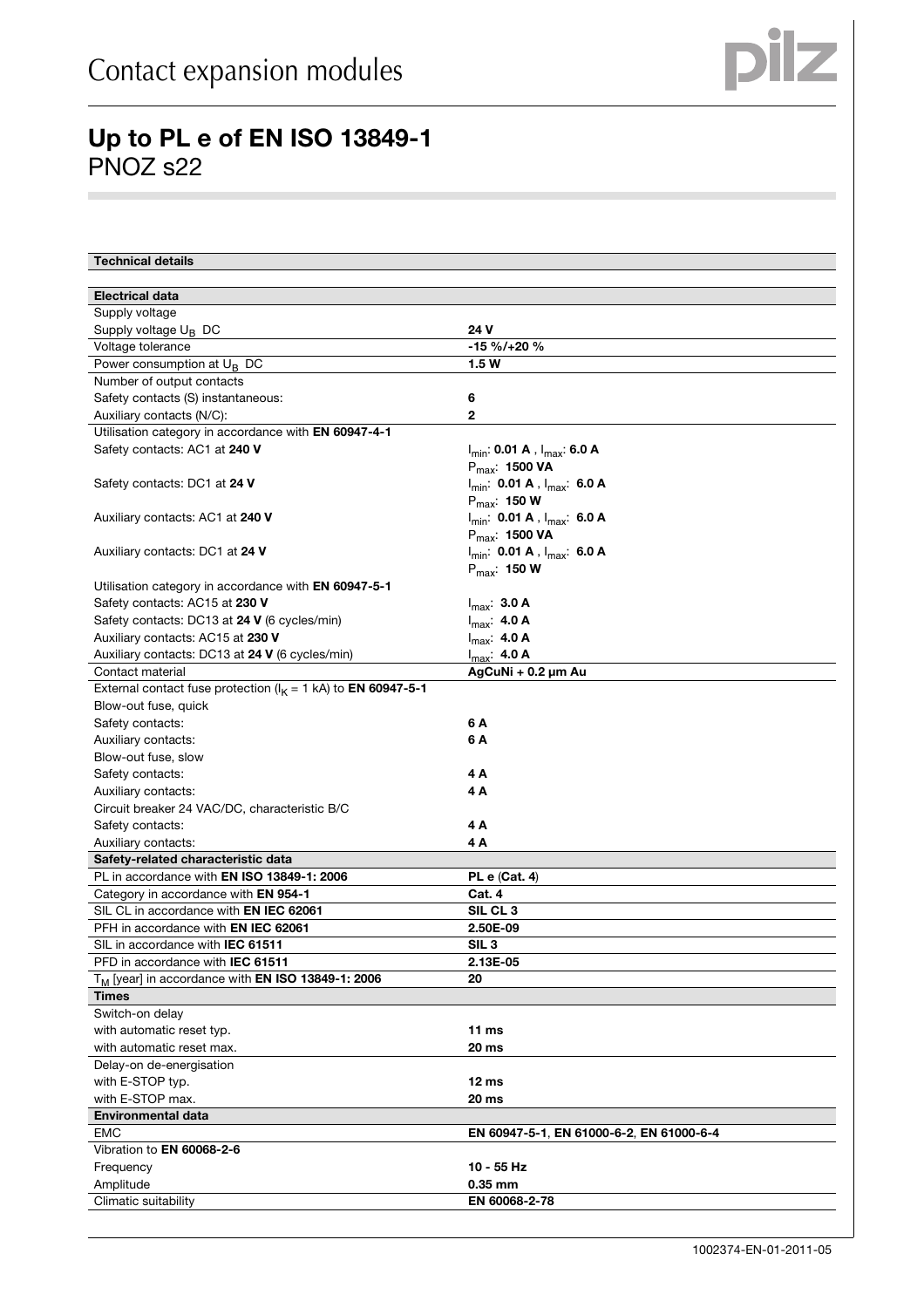| <b>Environmental data</b>                                      |                                                      |
|----------------------------------------------------------------|------------------------------------------------------|
| Airgap creepage in accordance with EN 60947-1                  |                                                      |
| Pollution degree                                               | $\overline{2}$                                       |
| Overvoltage category                                           | Ш                                                    |
| Rated insulation voltage                                       | 250 V                                                |
| Rated impulse withstand voltage                                | 6.00 kV                                              |
| Ambient temperature                                            | $-10 - 55 °C$                                        |
| Storage temperature                                            | $-40 - 80 °C$                                        |
| Protection type                                                |                                                      |
| Mounting (e.g. cabinet)                                        | <b>IP54</b>                                          |
| Housing                                                        | <b>IP40</b>                                          |
| Terminals                                                      | <b>IP20</b>                                          |
| <b>Mechanical data</b>                                         |                                                      |
| Housing material                                               |                                                      |
| Housing                                                        | <b>PC</b>                                            |
| Front                                                          | <b>PC</b>                                            |
| Cross section of external conductors with screw terminals      |                                                      |
| 1 core flexible                                                | 0.25 - 2.50 mm <sup>2</sup> , 24 - 12 AWG No. 750132 |
| 2 core, same cross section, flexible:                          |                                                      |
| with crimp connectors, without insulating sleeve               | 0.25 - 1.00 mm <sup>2</sup> , 24 - 16 AWG No. 750132 |
| without crimp connectors or with TWIN crimp connectors         | 0.20 - 1.50 mm <sup>2</sup> , 24 - 16 AWG No. 750132 |
| Torque setting with screw terminals                            | 0.50 Nm No. 750132                                   |
| Cross section of external conductors with spring-loaded termi- | 0.20 - 2.50 mm <sup>2</sup> , 24 - 12 AWG No. 751132 |
| nals: Flexible with/without crimp connectors                   |                                                      |
| Spring-loaded terminals: Terminal points per connection        | 2 No. 751132                                         |
| Stripping length                                               | 9 mm No. 751132                                      |
| <b>Dimensions</b>                                              |                                                      |
| Height                                                         | 96.0 mm                                              |
| Width                                                          | 22.5 mm                                              |
| Depth                                                          | 120.0 mm                                             |
| Weight                                                         | 265 <sub>g</sub>                                     |

No. stands for order number.

It is essential to consider the relay's service life graphs. The relay outputs' safety-related characteristic data is only valid if the values in the service life graphs are met.

The PFH value depends on the switching frequency and the load on the relay output.

If the service life graphs are not accessible, the stated PFH value can be used irrespective of the switching fre-

The standards current on **2010-04** apply.

quency and the load, as the PFH value already considers the relay's B10d value as well as the failure rates of the other components.

#### **NOTICE**

The safety-related characteristic data applies per channel of the contact expansion block. The safety-related characteristic data of the base unit and all other devices that are used must be taken into account when calculating the safety function. We recommend that you use the PAScal software tool to calculate the safety function's SIL/ PL values.